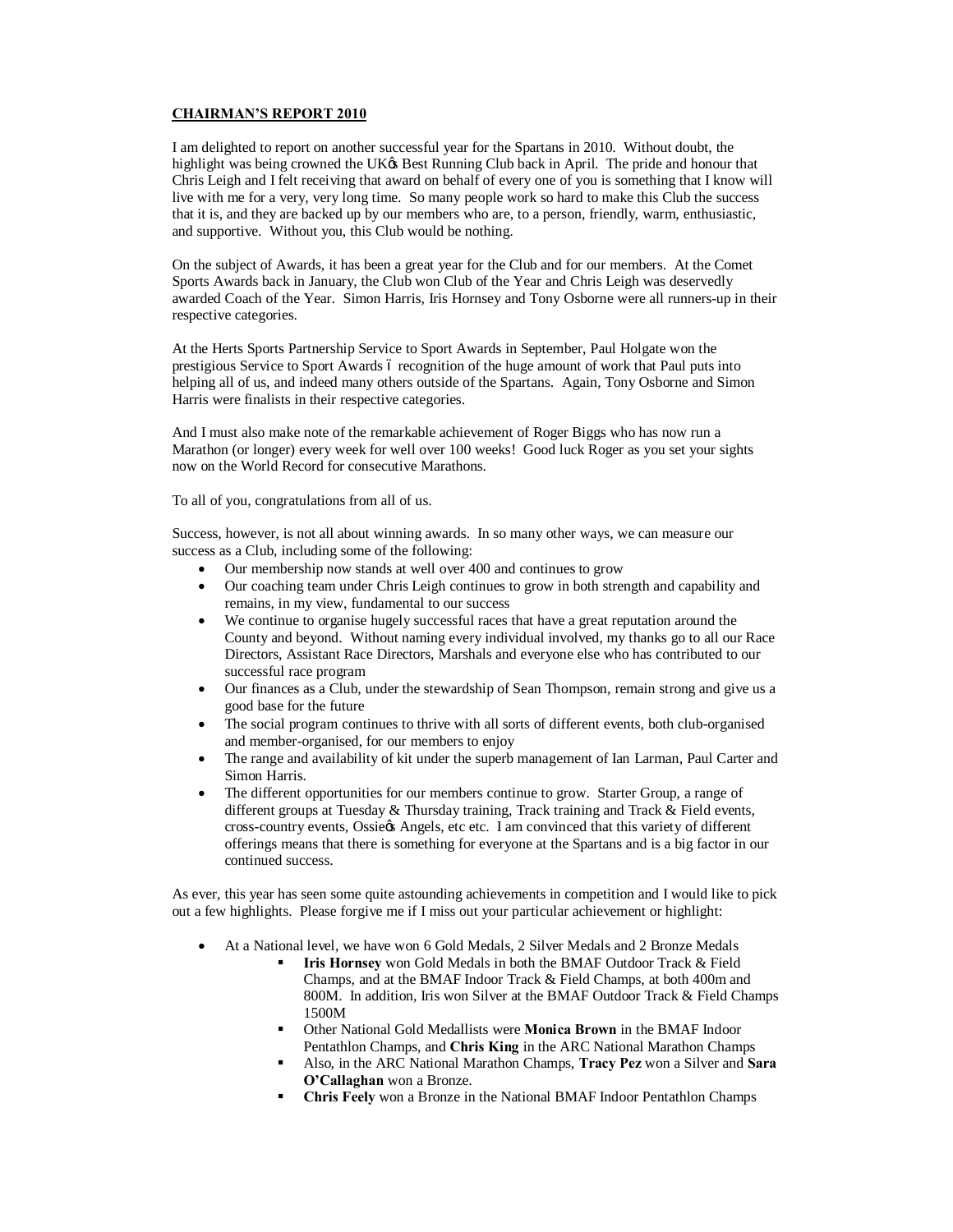- · At a Regional level, our members have won a total of 5 Golds, 1 Silver and 1 Bronze in various competitions as follows:
	- ß **Simon Harris** won 2 Golds and a Silver at the Eastern Region Disabled Athletics Championships
	- **Iris Hornsey** 6 Golds in the EVAC Indoor Track & Field Champs at both 400M and 800M, plus another Gold at the Southern Vets Cross Country Champs
	- ß **Grant Ramsey –** Bronze in the South Eastern Inter Counties Athletics Champs
- The number of medal winners at County Championships is quite staggering. A total of 37 Gold Medals, 48 Silver Medals, and 45 Bronze Medals. Here are, I think (with apologies for any errors or omissions), all our County Medal winners
	- Gold Medal Winners:
		- · **Iris Hornsey** (Herts County Vets Championships Individual 5k)
		- · **Pete Smith, Jim Brown, Roger Biggs, Paul Holgate** (Herts County Vets Marathon Championships Team)
		- · **David Bowker, Andy Garrett, Jim Brown, Mick Connell** (Herts County Vets 10M Championships Team)
		- · **David Bowker** (Herts County Vets Championships Individual Half Marathon)
		- **Iris Hornsey** (Herts County Vets Cross-Country Championships) Individual)
		- · **Barbara Wilson, Sue Leigh, Sharon Crowley** (Herts County Vets Cross-Country Championships Team)
		- · **Tracy Pez** (Herts County Vets Track & Field Championships 1500M)
		- **Sharon Crowley** (Herts County Vets Track & Field Championships 1500M)
		- **Sharon Crowley** (Herts County Vets Track & Field Championships 3K)
		- **Rosie Canham** (Herts County Vets Track & Field Championships 400M)
		- Steve Mayfield (Herts County Vets Track & Field Championships 800M)
		- **Sharon Crowley** (Herts County Vets Track & Field Championships Hammer)
		- · **Kerry James, Rosie Canham, Alison Wood** (Herts County Vets 3K Relay Championships)
		- Alison Wood (Herts Vets County 5k Championships Individual)
		- **Jo Laing** (Herts Senior County 5M Championships Individual)
		- · **Ella Ceraulo, Nikki Andrews, Claire Drake** (Herts Senior County 5M Championships Team)
		- · **Paul Carter, Danny Hukin, Christopher Westcott, Jamie Drackford** (Herts Senior County 5M Championships Team)
		- **Jo Laing** (Herts Vets County 5M Championships Individual)
		- · **Rob Shaw (**Herts Vets County 5M Championships Individual)
		- · **Tony Osborne** (Herts Vets County 5M Championships Individual)
		- · **Jo Laing, Karen Wells, Monica Read** (Herts Vets County 5M Championships Team)
		- · **Jo Laing** (Herts Senior County 10M Championships Individual)
		- **Roger Biggs** (Herts County Vets Track & Field Championships 10K)
		- ß Silver Medal Winners:
			- **Jo Laing** (Herts County Vets Championships Individual 5k)
			- **Sharon Crowley** (Herts County Vets Marathon Championships Individual)
			- **Jim Brown** (Herts County Vets Marathon Championships Individual)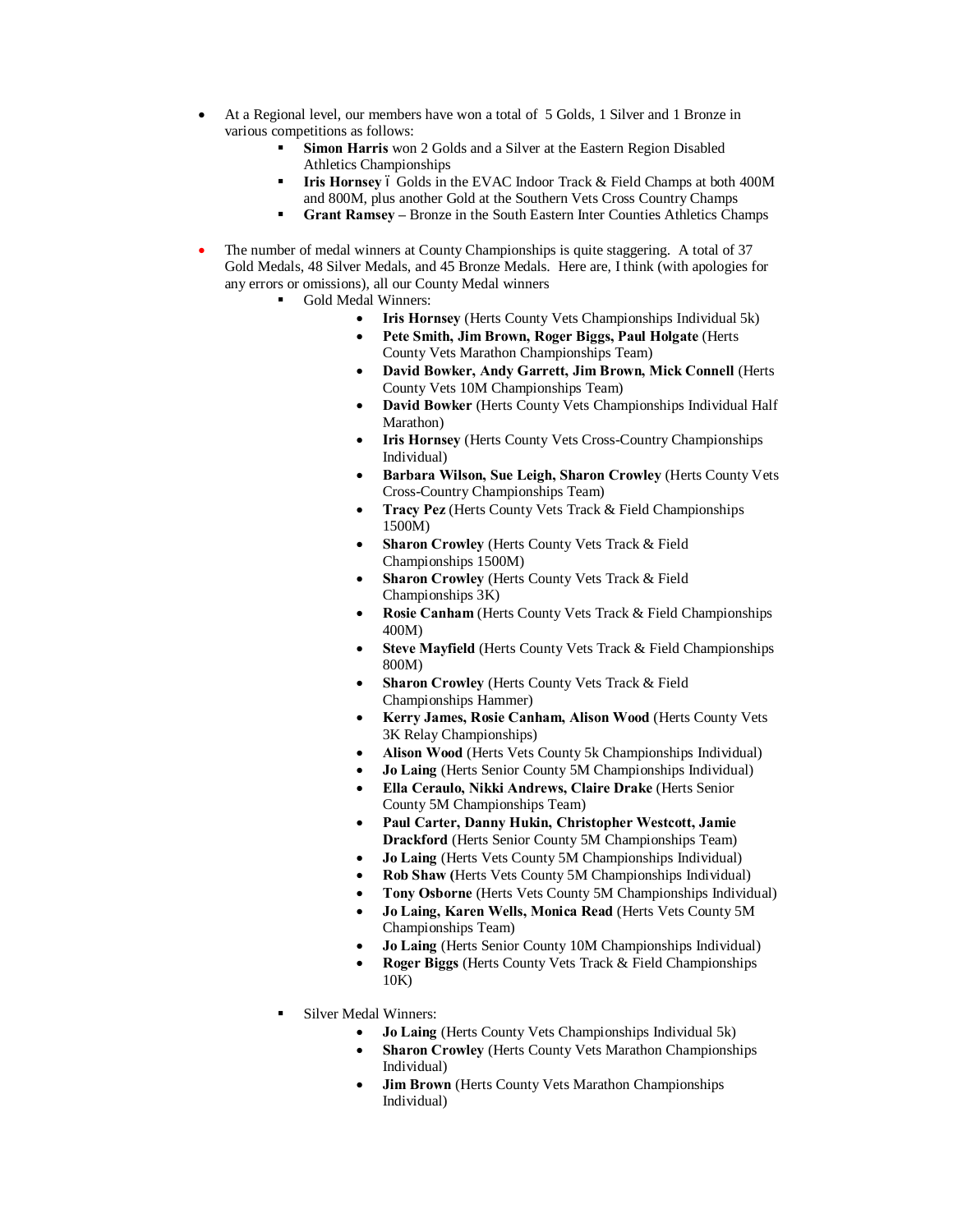- · **Kerry James** (Herts County Vets Championships Individual 10M)
- **David Bowker** (Herts County Vets Championships Individual 10M)
- Paul Carter (Herts County Vets Cross-Country Championships Individual)
- · **Alison Wood, Helene Miller, Yvonne Jones** (Herts County Vets Cross-Country Championships Team)
- **Jim Brown** (Herts County Vets Track & Field Championships 1500M)
- Andrew Hull (Herts County Vets Track & Field Championships 5K)
- **Jim Brown** (Herts County Vets Track & Field Championships 5K)
- Steve Mayfield (Herts County Vets Track & Field Championships Triple Jump)
- Alison Wood (Herts County Senior Championships Individual 10K)
- · **Liam Herbert, Richard Sidlin, Jim Brown, Tony Argyrou** (Herts County Senior Championships Team 10K)
- · **Alison Wood, Esther Hamill, Renate Bolenz** (Herts Senior County 5k Championships Team)
- · **Simon Jackson, Philip Rich, Paul Carter, David Bowker** (Herts Senior County 5k Championships Team)
- · **Liam Herbert, Ryan Davis, Kirston Winters, Robert Evans** (Herts Senior County 5M Championships Team)
- Val Little (Herts Vets County 5M Championships Individual)
- Beverley Harlow, Julie Goodwin, Lina Porecha (Herts Vets County 5M Championships Team)
- · **Andrew Garrett, Mark Beasley, Steve Mayfield** (Herts Vets County 5M Championships Team)
- · **Adrian Donnelly, Graham Blackburn, Tim Pine, Jim Brown** (Herts Senior County 10M Championships Team)
- · **Monica Brown, Sharon Crowley, Chris Feely, Rosie Canham** (Herts County Vets Track & Field Championships 4x400M Relay)
- · **Paul Pickard, Andrew Hull, Andy Jay, Steve Mayfield** (Herts County Vets Track & Field Championships 4x400M Relay)
- ß Bronze Medal Winners:
	- · **Richie Bate, Andrew Patterson, Danny Hukin, Paul Carter, Pete Smith** (Herts County Senior Championships Team 5k)
	- · **Jo Laing, Sam Pretty, Chris McCullough** (Herts County Senior Championships Team 5k)
	- Pauline Dimmock (Herts County Vets Championships Individual 5k)
	- · **Jo Laing, Chris Feely, Chris McCullough** (Herts County Vets Championships Team 5k)
	- · **Roger Biggs** (Herts County Vets Marathon Championships Individual)
	- · **Kerry James, Beverley Harlow, Sharon Crowley** (Herts County Vets 10M Championships Team)
	- · **Tony Osborne** (Herts County Vets Cross-Country Championships Individual)
	- **Liam Herbert** (Herts County Senior Track & Field Championships 1500M)
	- Paul Holgate (Herts County Vets Track & Field Championships 1500M)
	- · **Andy Jay** (Herts County Vets Track & Field Championships 5K)
	- Paul Holgate (Herts County Vets Track & Field Championships 5K)